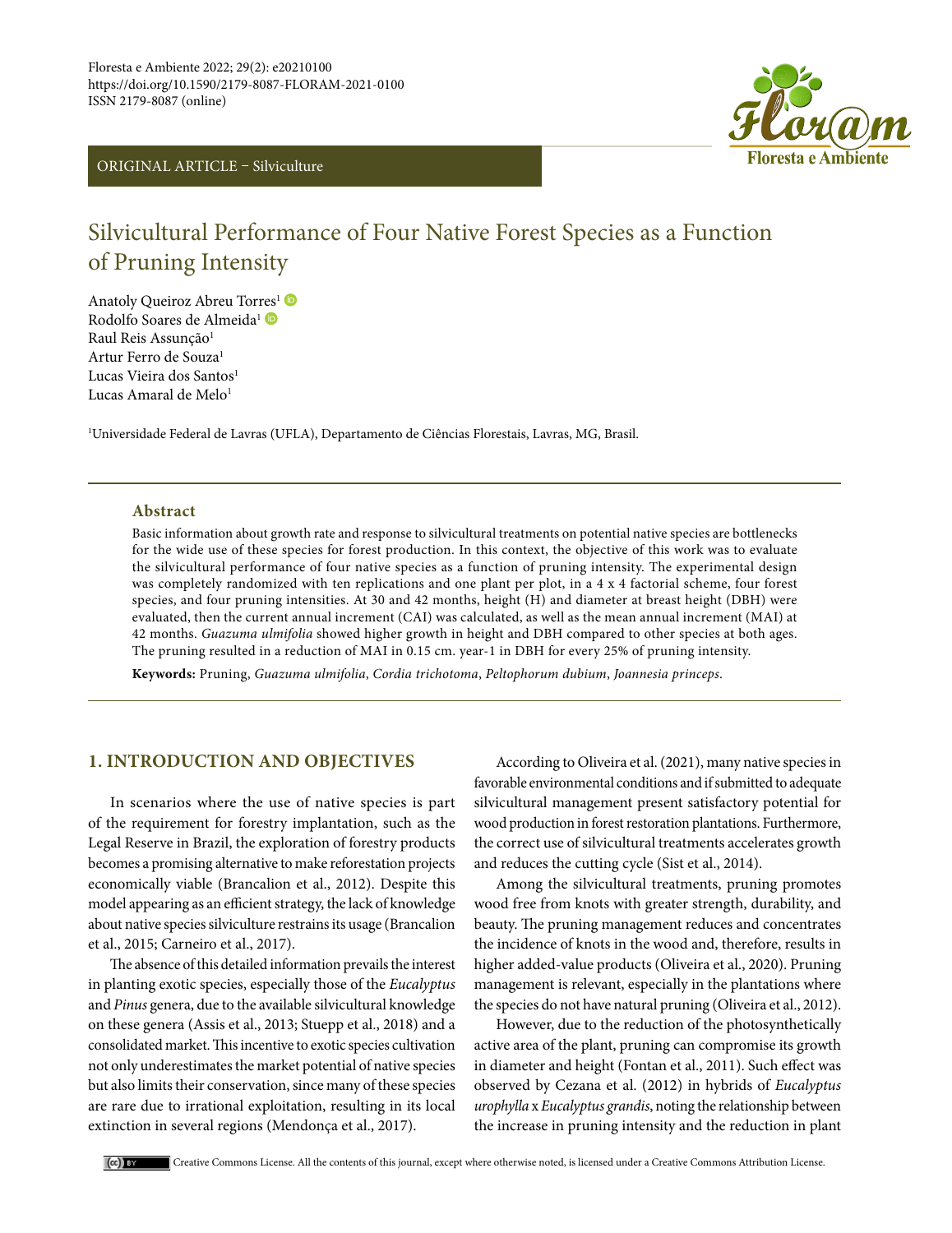diameter and height growth. The pruning response may vary in different species and different crown architecture. Therefore, studies to define the influence of pruning intensity, especially in native species, are crucial.

In this context, the present study aimed to evaluate the silvicultural performance of four native species as a function of pruning intensity.

# **2. MATERIALS AND METHODS**

The experimental area, located at Pirilampo Ranch on Ijaci - MG (21° 09' 26.60''S and 44° 56' 07.15''O), has Dark Red Latosol soil, an average altitude of 875 m and, Cwb climate, according to Koppen's classification. The average annual temperature is 19.4 ºC, varying between 15.8 ºC and 22.1 ºC for the months of July and February, respectively, and with total annual precipitation of 1530 mm (Alvares et al., 2013).

The experiment happened in a mixed-species even-aged stand, with a spacing of 3 x 1.5 m, implemented in 2018 to convert a crop field into a productive Legal Reserve (a mandatory native forest parcel). The soil preparation consisted of harrowing, a subsoiling with 40 cm depth, and base fertilization using 150 g of simple superphosphate per planting hole.

The treatments were four tree species (*Guazuma ulmifolia* Lam. (mutamba), *Cordia trichotoma* (Vell.) Arrab. (louro pardo), *Peltophorum dubium* (Speng.) (angico amarelo) and *Joannesia princeps* Vell. (cotieira)), and four pruning intensities (0, 25, 50, and 75%).

The pruning intensities were performed at 20 months and repeated at 32 months after planting, based on the proportion of individuals' total height (Table 1). At 18 months, the species had a mean height (H) and diameter at breast height (DBH) of 5.26 m; 2.43 cm for *G. ulmifolia*, 2.98 m; 1.06 cm for *C. trichotoma*, 3.82 m; 1.71 cm for *P. dubium*, and 3.91 m; 1.76 cm for *J. princeps*.

**Table 1.** Mean height before each pruning operation and height of pruning according to pruning intensities for each tree species at each pruning operation in Ijaci – MG.

|                     |                      | Guazuma ulmifolia | Cordia trichotoma    |                      | Peltophorum dubium |                      | Joannesia princeps |                      |  |
|---------------------|----------------------|-------------------|----------------------|----------------------|--------------------|----------------------|--------------------|----------------------|--|
| Pruning intensities | 18 months            | 30 months         | 18 months            | 30 months            | 18 months          | 30 months            | 18 months          | 30 months            |  |
| 0%                  | 0.00 <sub>m</sub>    | 0.00 <sub>m</sub> | 0.00 <sub>m</sub>    | 0.00 <sub>m</sub>    | 0.00 <sub>m</sub>  | 0.00 <sub>m</sub>    | 0.00 <sub>m</sub>  | 0.00 <sub>m</sub>    |  |
| 25%                 | $1.32 \; \mathrm{m}$ | $1.96 \text{ m}$  | $0.75 \; \mathrm{m}$ | $1.48 \;{\rm m}$     | 0.96 <sub>m</sub>  | 1.68 <sub>m</sub>    | 0.98 <sub>m</sub>  | $1.73 \; \mathrm{m}$ |  |
| 50%                 | $2.63 \text{ m}$     | $3.93 \text{ m}$  | 1.49 <sub>m</sub>    | 2.97 m               | $1.91 \text{ m}$   | $3.35 \text{ m}$     | 1.96 <sub>m</sub>  | $3.46 \text{ m}$     |  |
| 75%                 | $3.95 \text{ m}$     | 5.89 m            | $2.24 \text{ m}$     | $4.45 \; \mathrm{m}$ | 2.87 <sub>m</sub>  | $5.03 \; \mathrm{m}$ | $2.93 \text{ m}$   | 5.18 <sub>m</sub>    |  |
| Mean height         | $5.26 \text{ m}$     | $7.85$ m          | 2.98 m               | $5.93 \; m$          | $3.82 \text{ m}$   | $6.70 \text{ m}$     | 3.91 m             | $6.91 \text{ m}$     |  |

The experimental design was completely randomized, with ten replications and one plant per plot, in a factorial scheme 4 (tree species) x 4 (pruning intensities). The assessment of the trees' growth was after pruning at 30 and 42 months old. The height measurement was by a graduated ruler and the diameter at breast height with a measuring tape. The current annual increment (CAI) for H and DBH for each period (Equation 1) and the mean annual increment (MAI) for H and DBH at 42 months (Equation 2) were estimated.

$$
CAI = Y_2 - Y_1
$$
 (Equation 1)

Where,  $=$  final H or DBH, and  $=$  initial H or DBH.

$$
MAI = \frac{Y}{I}
$$
 (Equation 2)

Where,  $=$  final H or DBH, and I  $=$  final age.

All the data were submitted to analysis of variance (ANOVA). To differentiate species was applied the Scott-Knott test (p< 0.05). For pruning, were performed regression

analysis. All statistical analysis were supported by the SISVAR software (Ferreira, 2019).

### **3. RESULTS AND DISCUSSION**

There was no significant interaction between species and pruning. The species showed a significant difference in all parameters analyzed, except for the current annual increase in height (CAI H) (Table 2). The pruning intensities had a significant effect on the CAI DBH, the DBH at 42 months, and the MAI DBH. The experimental variation coefficient ranged from 11.97% to 41.64%, with most parameters below 27% (Table 2).

There was a statistical difference, by the Scott-Knott test (p<0.05), regarding the growth of species in all analyzed parameters (Table 3). The species exhibited a distinct growth rate in DBH, with a clear distinction between their values. The differences between species did not change throughout the evaluations, highlighting, in descending order of DBH, the species *Guazuma ulmifolia*; *Joannesia princeps*; *Peltophorum dubium*, and *Cordia trichotoma* (Table 3).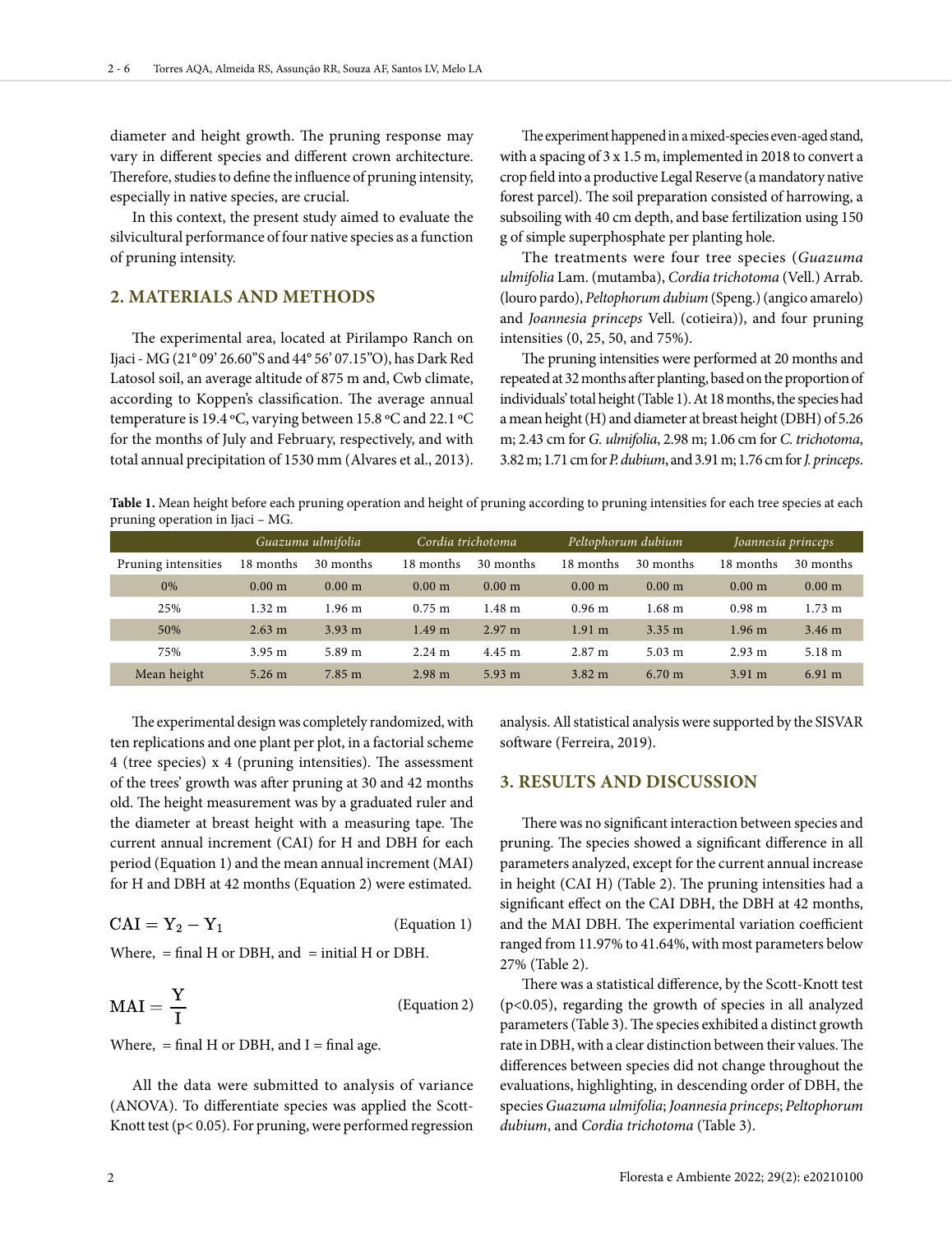**Table 2.** Summary of the analysis of variance for diameter at breast height (DBH), Height (H), current annual increment (ICA) at 30 and 42 months after planting and, mean annual increment (MAI), for different species and intensity of pruning, in Ijaci – MG.

|               |    | <b>Mean Square</b> |          |               |       |  |            |          |                |             |            |         |
|---------------|----|--------------------|----------|---------------|-------|--|------------|----------|----------------|-------------|------------|---------|
| FV            | DF | 30 months          |          |               |       |  | 42 months  |          |                |             | <b>MAI</b> |         |
|               |    | <b>DBH</b>         | H        | CAI DBH CAI H |       |  | <b>DBH</b> | $\bf H$  | <b>CAI DBH</b> | <b>CAIH</b> | <b>DBH</b> | H       |
| Specie (S)    | 3  | $263*$             | $24.40*$ | $163.95*$     | 1.25  |  | $508*$     | $57.06*$ | $43.15*$       | $7.86*$     | $56.50*$   | $6.35*$ |
| Pruning $(P)$ | 3  | 6.59               | 0.73     | $7.59*$       | 0.38  |  | $16.04*$   | 1.01     | 3.16           | 0.42        | $1.78*$    | 0.11    |
| $S \times P$  | 9  | 1.54               | 0.65     | 1.71          | 0.38  |  | 3.53       | 1.54     | 0.90           | 0.89        | 0.39       | 0.17    |
| CV(%)         |    | 16.86              | 11.97    | 19.21         | 26.43 |  | 16.11      | 12.35    | 40.38          | 41.64       | 16.12      | 12.36   |
| Mean          |    | 10.06              | 6.83     | 8.33          | 2.85  |  | 13.34      | 8.93     | 3.28           | 2.10        | 4.45       | 2.98    |

\*: significant at the 5% probability level by the F test;

**Table 3.** Influence of pruning on the species *Guazuma ulmifolia*, *Joannesia princeps*, *Peltophorum dubium*, and *Cordia trichotoma* for the dendrometric variables DBH, H, CAI DBH, CAI H, and MAI of DBH and H, at 30 and 42 months.

| <b>Species</b>     |            | 30 months         |                         |            | <b>MAI</b>        |                                   |                   |                   |                   |
|--------------------|------------|-------------------|-------------------------|------------|-------------------|-----------------------------------|-------------------|-------------------|-------------------|
|                    | $DBH$ (cm) | H(m)              | $CAI$ DBH $(\text{cm})$ | $DBH$ (cm) |                   | $H(m)$ CAI DBH $(cm)$ CAI H $(m)$ |                   | $DBH$ (cm) $H(m)$ |                   |
| Cordia trichotoma  | 7.20 d     | 5.93 $c$          | 6.15d                   | 9.17 d     | 7.38c             | 1.97c                             | 1.45 <sub>b</sub> | 3.06 d            | 2.46c             |
| Peltophorum dubium | 9.31 c     | 6.70 <sub>b</sub> | 7.59c                   | 12.29c     | 8.92 <sub>b</sub> | 2.99 <sub>b</sub>                 | 2.22a             | 4.10c             | 2.97 <sub>b</sub> |
| Joannesia princeps | 10.46 b    | 6.91 <sub>b</sub> | 8.69 <sub>b</sub>       | 14.37 b    | 9.20 <sub>b</sub> | 3.91 a                            | 2.29a             | 4.79 <sub>b</sub> | 3.07 <sub>b</sub> |
| Guazuma ulmifolia  | 13.44a     | 7.85 a            | 11.01a                  | 17.76a     | 10.31a            | 4.32a                             | 2.46a             | 5.92a             | 3.44a             |

Means followed by the same letter in the column do not differ significantly by the Scott-Knott test (p < 0.05). DBH: diameter at breast height; H: tree height; CAI: current annual increment; MAI: mean annual increment.

The height growth patterns also occurred differently between species and maintained the same order as presented at DBH (Table 3). *Guazuma ulmifolia stands out with the tallest trees and Cordia trichotoma with the smallest growth in height*, *Joannesia princeps* and *Peltophorum dubium* had no statistical differences for height growth.

It is interesting to highlight the significant reduction in the CAI in DBH between the assessments at 30 and 42 months (Table 3), with a decrease of 60.76% for *Guazuma ulmifolia*, 55% for *Joannesia princeps*, 60.60% for *Peltophorum dubium*, and 67.96% for *Cordia trichotoma*. The current annual increment in height among species did not vary much (Table 3), with only *Cordia trichotoma showing statistically lower values than the other species.*

The mean annual increment followed the same pattern as the total values in DBH and H (Table 3), highlighting the species *Guazuma ulmifolia with a mean growth of 5.92* cm.year-1 and 3.44 m.year<sup>1</sup>, in DBH and H, respectively. The smallest annual increments were observed in *Cordia trichotoma*, with 3.06 cm and 2.46 m, in DBH and H, respectively. The pruning intensity effect was more expressive in the variables linked to DBH, with statistical differences being found for the CAI in

DBH at 30 months, for DBH at 42 months, and the MAI in DBH (Table 2). The regressions showed a negative linear behavior for the variables CAI DBH at 30 months, DBH at 42 months, and MAI in DBH for increasing pruning intensity (Figure 1).

For each 25% increase in the pruning intensity, there was a decrease of 0.3 cm for the CAI DBH at 30 months, 0.47 cm for the DBH at 42 months, and one reduction of 0.15 cm.year<sup>1</sup> in the MAI DBH. The application of 75% pruning intensity resulted in a reduction in the MAI in DBH of 9.60% (0.45 cm.year-1) in comparison to the treatment of 0% pruning intensity (Figure 1).

The different growth rates presented by the species are related to the successional groups and their correlation with evolutionary biology and ecology. Plants classified as pioneers play the primary role in colonization and formation of forest physiognomy in open areas. Pioneers species are well suited to environments with abundant light and space, with rapid growth as their main characteristics. Luminosity is the principal growth factor for pioneer species (Rigueira et al., 2012). The higher growth rate of *Guazuma ulmifolia* may be associated with the fact that it is classified as a pioneer species, as reported by Corrêa et al. (2014).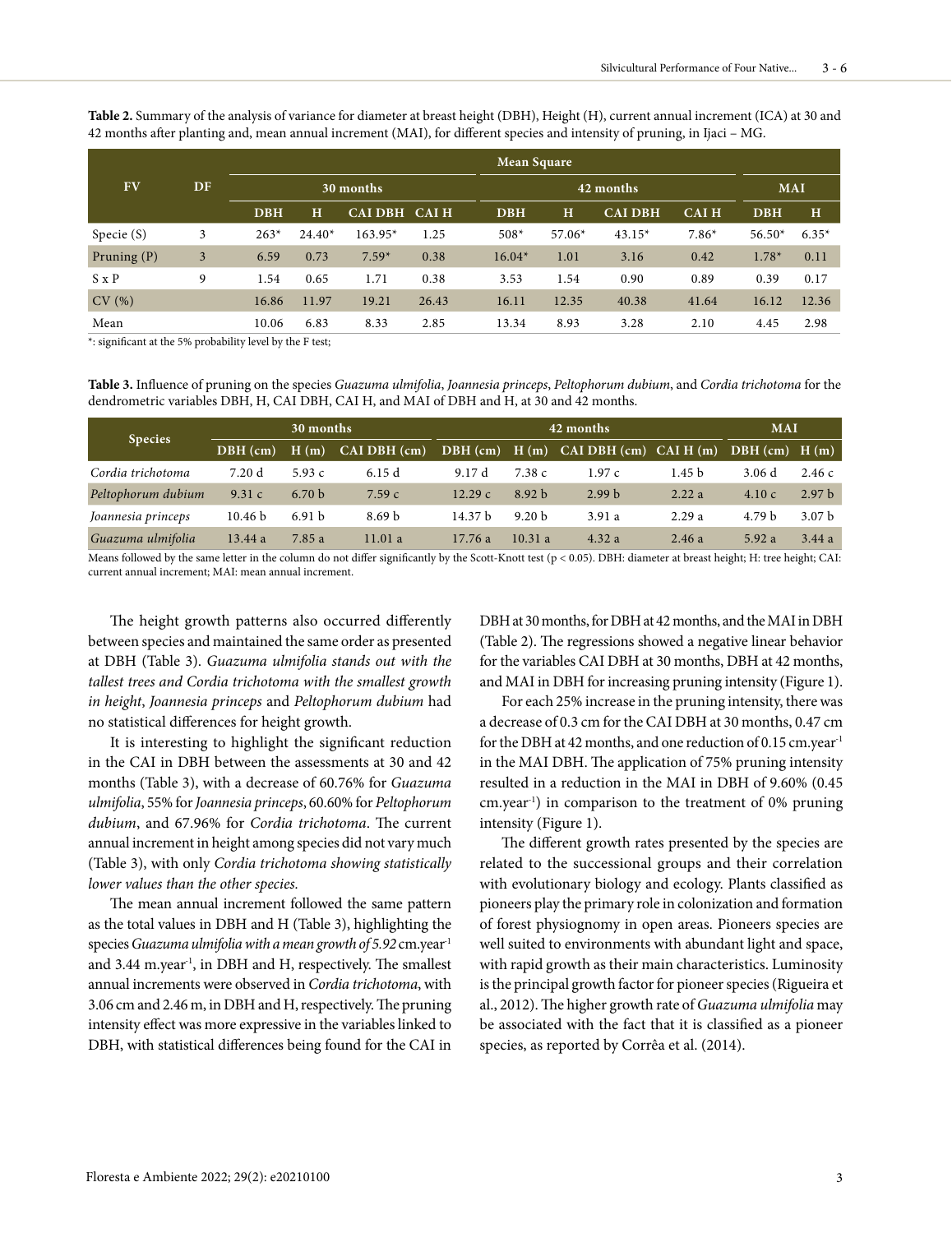

**Figure 1.** Influence of pruning intensity for the variables: Current annual increment in DBH at 30 months (A), diameter at breast height (DBH) at 42 months (B), and mean annual increment in DBH (C).

There is no consensus on the nomenclature of other successional groups. However, the prevalent idea is that non-pioneer species have slower growth rates. Silva et al. (2016) classify *Peltophorum dubium* and *Joannesia princeps* as initial secondary, a group with intermediate dependence on light for their growth (Callegaro et al., 2015). Both species showed a similar growth rate, not being statistically different in MAI for height. However, *Joannesia princeps* presented a distinguished mean annual increase in diameter, probably due to its greater crown density and, consequently, more production of photoassimilates. *Cordia trichotoma* is classified as a non-pioneer species by Corrêa et al. (2014), while Schneider et al. (2006) identified it as an initial secondary. However, the slower growth rate of the species when compared to the others is evident.

It is possible to notice that the pruning intensity affected, above all, the growth in diameter of the individuals, with a tendency towards smaller values with the increase in the pruning intensity. This phenomenon could be explained by the photosynthetic surface of the plant reduction by the pruning technique, which reduces the supply of carbohydrates and growth regulators produced in the crown (Pires et al., 2002).

However, the effect of pruning is not a consensus. In clones of *Tectona grandis*, Seta et al. (2021) found that pruning up to 66% of crown height did not negatively affect plant growth in diameter and height. In clones of *Populus × canadensis* the pruning affect diameter until the 10th year after plantation,

where unpruned and pruned trees match (Danilović et al., 2022). This slow recovery is because the pruned plants invest first in the recovery of the crown and, later, they resume diameter growth (Machado et al., 2014). In *Pinus radiata*, Hevia et al. (2016) observed a reduction in mean diameter increment of 11.6% after one year of 29-37% of live crown removed. This reduction was similar to the found in this work, of 10.14%, for the 75% intensity pruning.

The regression showed a tendency to reduce the values linked to the diameter when increased crown removal intensity (Figure 1). Similar results were found by Bhargava & Rai (2019), in *Dalbergia sissoo*, where the growth values were inversely proportional to the pruning intensity. Pires et al. (2002) observed losses in the growth of *E. grandis* with pruning intensities above 50%. In general, the application of severe pruning can reduce the diameter and height growth (Hevia et al., 2016; Bhargava & Rai, 2019; Danilović et al., 2022) due to the crown reduction and, consequently, declining the photosynthetic area of the plant.

It was possible to note the effects of crown removal on the DBH growth for *G. ulmifolia*, *J. princeps*, *P. dubium*, and *C. trichotoma*. However, the more intense pruning (75%) resulted in a reduction of 0.45 cm.year<sup>-1</sup> in DBH (9.60%), making the decision for the most drastic intervention in pruning a management strategy for the production of wood with higher added value.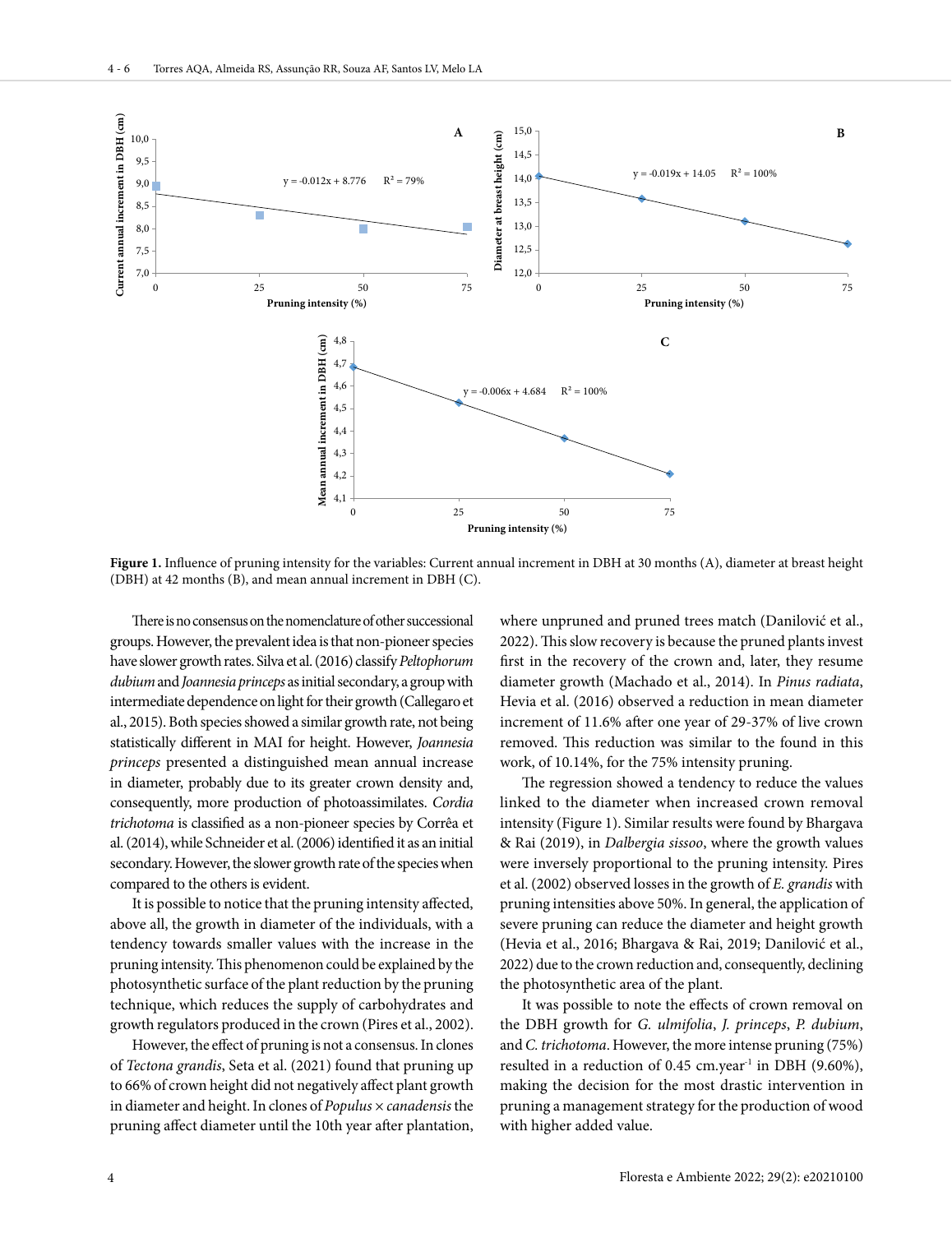Thus, the cost and complexity associated with pruning increase with the height to be pruned. and the quality of the final product is a function of the quantity of knot-free wood (Dobner Júnior, 2022). Therefore, deciding pruning intensity must be guided by the number of pruning operations and the final height to be pruned. Thus, more drastic interventions, such as 75%, would result in fewer pruning operations, but in a reduction in the growth in DBH, 9.60%, in this study. Less drastic interventions, such as 25%, would require additional pruning operations however, smaller growth reductions in DBH, 3.20% in this study.

The species *P. dubium* and *C. trichotoma* are of greater economic interest due to the better quality of the wood (Campos Filho & Sartorelli, 2015) and, therefore, the application of pruning to increase the quality of the final product is justified. The species *G. ulmifolia* and *J. princeps* have more appeal for energy production and can be used in agroforestry plantations (Campos Filho & Sartorelli, 2015). Within these systems, pruning is also intended to manage the entry of light between the lines, thus favoring the growth of intercropped agricultural species (Bohn Reckziegel et al., 2021).

Therefore, pruning must consider aspects such as the valuation of the final product and payment for the quality of the wood to justify its application since the use of the technique for species of lesser economic interest may not be economically viable.

# **4. CONCLUSIONS**

- 1. There was no influence on the growth characteristics analyzed as a function of the interaction between the four species and the pruning intensity during the experimental period.
- 2. The species *Guazuma ulmifolia* showed the best growth in height and diameter, followed by the species J*oannesia princeps*, *Peltophorum dubium*, and *Cordia trichotoma*, respectively.
- 3. There was a linear reduction in diameter growth at breast height to pruning intensity, with a decrease of  $0.15$  cm.year<sup>1</sup> for every 25% pruning intensity.

# **SUBMISSION STATUS**

Received: 03 Jan. 2022 Accepted: 12 Apr. 2022 Associate editor: Eduardo Vinicius da Silva

### **CORRESPONDENCE TO**

#### **Anatoly Queiroz Abreu Torres**

Av. Norte, Caixa Postal 3037, CEP 37200-900, Lavras, MG, Brasil e-mail: anatoly\_torres@yahoo.com.br

# **AUTHORS' CONTRIBUTIONS**

Anatoly Queiroz Abreu Torres: Conceptualization (Lead); Data curation (Lead); Formal analysis (Supporting); Investigation (Lead); Methodology (Lead); Project administration (Equal); Supervision (Supporting); Validation (Lead); Writing – original draft (Lead); Writing – review & editing (Supporting).

Rodolfo Soares de Almeida: Data curation (Supporting); Formal analysis (Lead); Investigation (Supporting); Validation (Supporting); Visualization (Equal); Writing – original draft (Supporting); Writing – review & editing (Lead).

Raul Reis Assunção: Data curation (Supporting); Methodology (Supporting).

Artur Ferro de Souza: Data curation (Supporting); Formal analysis (Supporting).

Lucas Vieira dos Santos: Data curation (Supporting); Validation (Supporting).

Lucas Amaral de Melo: Conceptualization (Equal); Formal analysis (Equal); Methodology (Equal); Project administration (Lead); Resources (Lead); Supervision (Lead); Validation (Lead); Writing – original draft (Supporting); Writing – review & editing (Supporting).

### **REFERENCES**

Alvares CA, Stape JL, Sentelhas PC, Gonçalvez JLM, Sparovek G. Koppen's climate classification map for Brazil. Meteorologische Zeitschrift 2013: 22(6):711-728. DOI: 10.1127/0941-2948/2013/0507

Assis GBD, Suganuma MS, Melo ACGD, Durigan G. Uso de espécies nativas e exóticas na restauração de matas ciliares no estado de São Paulo (1957-2008). Revista Árvore 2013: 37(4):599-609. DOI: 10.1590/S0100-67622013000400003

Bhargava R., Rai N. Effect on monetary return in various pruning intensities and agronomical management on Dalbergia sissoo biomass production under agrisilviculture system. International Journal of Curent Microbiology and Applied Sciences 2019: 8(6): 2444-2449. DOI: https://doi.org/10.20546/ijcmas.2019.806.291

Brancalion PHS, Viani RA, Strassburg BBN, Rodrigues RR. Finding the money for tropical forest restoration. Unasylva 2012: 63(239): 25-34.

Brancalion PHS, Gandolfi S, Rodrigues RR. Restauração Florestal. São Paulo: Oficina de Textos; 2015.

Bertolini ÍC, Debastiani AB, Brun EJ. Caracterização silvicultural da Canafístula (Peltophorum dubium (Sprengel) Taubert). Scientia Agrária Paranaensis 2015: 4(2):67-76. DOI: http://dx.doi. org/10.18188/1983-1471/sap.v14n2p67-76

Bohn Reckziegel R, Sheppard JP, Kahle HP, Larysch E, Spiecker H, Seifert T, Morhart C. Virtual pruning of 3D trees as a tool for managing shading effects in agroforestry systems. Agroforest System 2021: 96: 89–104. DOI: https://doi.org/10.1007/s10457-021-00697-5

Callegaro RM, Longhi SJ, Andrzejewski C, Araujo MM. Regeneração natural de espécies arbóreas em diferentes comunidades de um remanescente de floresta ombrófila mista. Ciência Rural